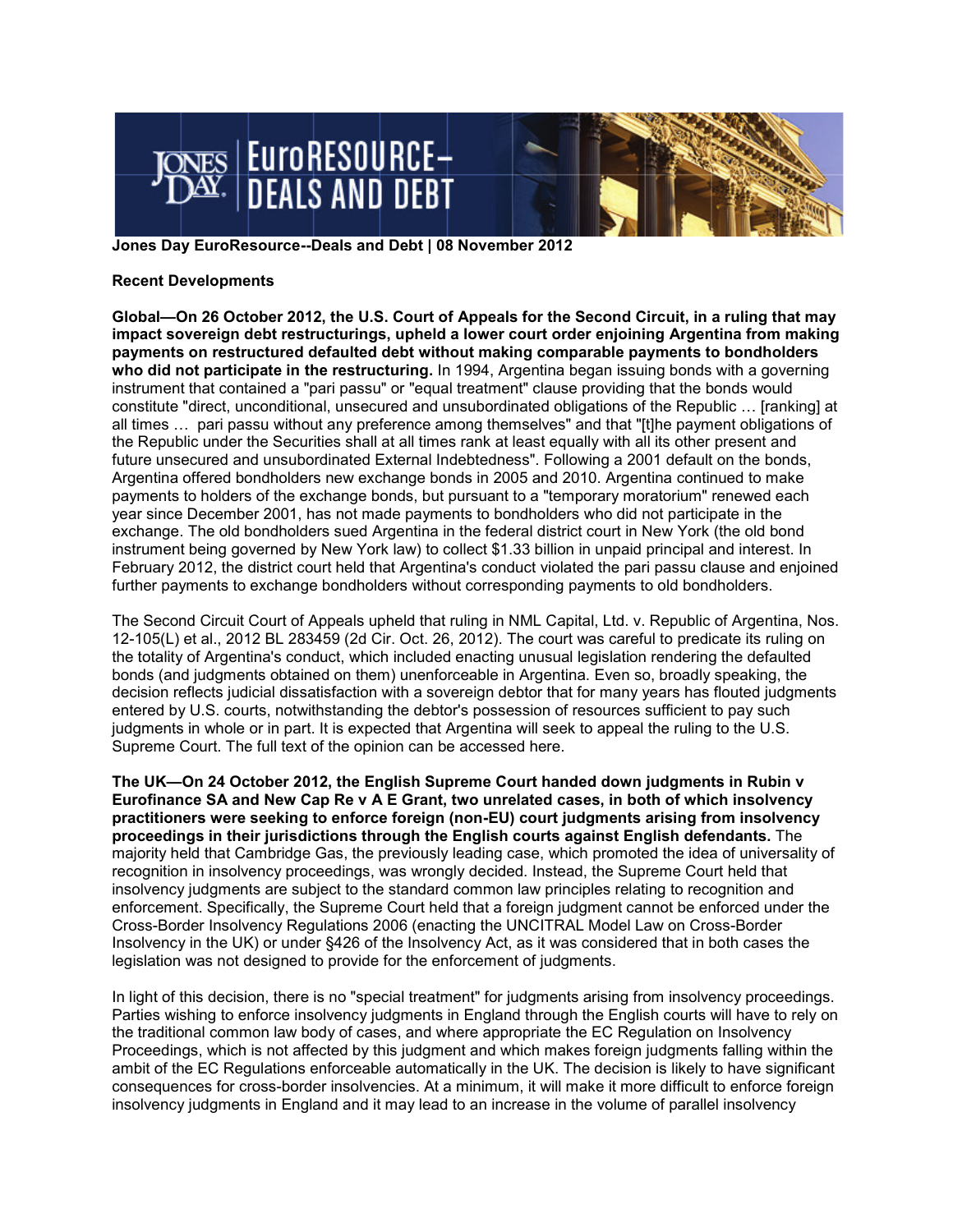proceedings filed in English courts in cross-border bankruptcy cases (e.g., "nonmain" proceedings under the Model Law) for the purpose of obtaining recognition of (and enforcing) such judgments.

**Spain—On 31 August 2012, the Spanish Government approved Royal Decree-Law 24/2012 ("RDL 24/2012") providing for the restructuring and resolution of "credit entities".** Although the law became effective immediately, RDL 24/2012 has not yet been ratified by the Spanish Parliament, where the ruling party (Partido Popular) holds the majority. RDL 24/2012 implements a new framework for the restructuring and resolution of financial institutions, which will become an essential tool to manage the prevailing banking crisis in Spain. To that end, RDL 24/2012 reinforces the role of supervisors, available instruments and administrative procedures. The ultimate objective of the legislation is to safeguard the stability of the Spanish financial system as a whole, rather than any given entity, and to minimize the expense borne by taxpayers.

With the publication of RDL 24/2012, the Spanish Government has fulfilled commitments made on 20 July 2012 to the Eurogroup under the program of financial assistance to Spain for the recapitalization of the banking sector, which are included in the Memorandum of Understanding signed between Spain and the European Commission. RDL 24/2012 includes not only commitments that must be implemented before 31 August 2012 but also other measures which were to be implemented in the ensuing months, including the creation of a "bad bank", the strengthening of the Fund for Orderly Bank Restructuring (Fondo de Restructuración Ordenada Bancaria, or "FROB"), enhanced protection for retail investors and the transfer of sanctioning and licensing powers from the Ministry of Economy to the Bank of Spain ("BoS").

Among other things, RDL 24/2012 provides for: (i) a new framework for early intervention, restructuring and orderly resolution of credit entities; (ii) the establishment of an asset management company (a Sociedad de Gestión de Activos) as a repository for distressed real estate assets, or a "bad bank"; (iii) management of hybrid instruments until June 2013; (iv) reinforcement of FROB's administrative powers; (v) augmented capital requirements for financial institutions; and (vi) delegation of powers by the Ministry of Economy to BoS.

**Spain—On 28 September 2012, Oliver Wyman released a Spanish bank "stress test" report concluding that Spain's ailing banking industry could need as much as €59.3 billion (\$76.4 billion) in additional capital.** The report was prepared on the basis of information provided by BoS, the tested entities (i.e., the 14 most significant Spanish bank groups, representing 90 percent of the banking industry's assets), audit companies and real estate appraisers. The report divides all tested banking entities other than nationalized entities into two groups: (i) banks that do not require equity infusions (i.e., seven bank groups representing more than 62 percent of the analyzed credits, including Santander, BBVA and CaixaBank); and (ii) banks that are equity deficient.

In accordance with the timetable for a complete restructuring of the Spanish financial sector which was updated by the Spanish Ministry of Economy on 13 September 2012: (i) in November 2012, FROB will cover the capital needs of the four groups that have already been nationalized (Bankia, CatalunyaCaixa, Novagalicia and Banco de Valencia); and (ii) in January 2013, public funds will cover the capital needs of weaker entities that, although not controlled by the State, require public support to satisfy their capital requirements.

Banks that, according to Oliver Wyman's report, are equity deficient were obligated to submit recapitalization plans no later than October 2012. Such plans have been analyzed by the BoS and the EU. On the basis of the reports, the BoS and the EU have divided the credit entities into: (i) banks that can recapitalize themselves (i.e., Banco Popular and Ibercaja); and (ii) banks that require public aid (i.e., Banco Mare Nostrum, Caja3, Ceiss and Liberbank). Banks in the first category will have until June 2013 to complete a recapitalization. The remaining banks have already formulated restructuring plans to be approved by the BoS and the EU as a condition to public assistance. It is anticipated that such approval will be forthcoming in December 2012 and that said entities, which will transfer their distressed assets to the "bad bank", will receive public funding in January 2013.